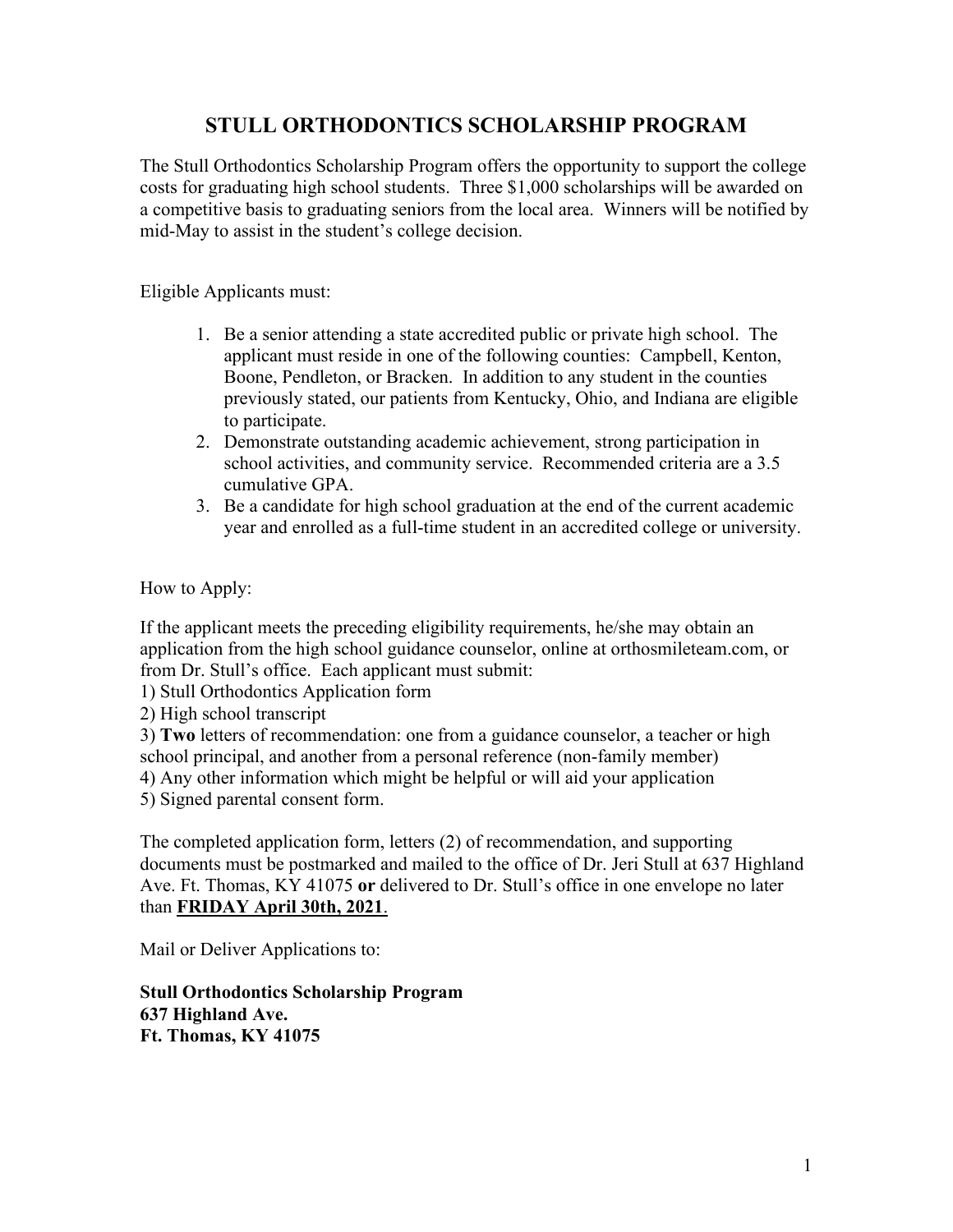## **Stull Orthodontics Scholarship Program 637 Highland Ave. Ft. Thomas, KY 41075**

## **APPLICATION**

#### **PLEASE PRINT:**

Supplemental pages (8.5 x 11) may be attached for completing information. On each, please identify applicant. Mail or hand deliver the application, letters of recommendation and supporting documents in **ONE** package by **FRIDAY April 30th, 2021** to the above address.

|                                                                                                                                                                         | 1. Name                 |                             |                 |                                    |  |  |
|-------------------------------------------------------------------------------------------------------------------------------------------------------------------------|-------------------------|-----------------------------|-----------------|------------------------------------|--|--|
|                                                                                                                                                                         |                         | Last                        | First           | Middle                             |  |  |
|                                                                                                                                                                         | 2. Mailing Address:     |                             | Street/P.O. Box |                                    |  |  |
|                                                                                                                                                                         |                         |                             |                 | $\text{Telephone No.}:$ $\qquad$ ) |  |  |
|                                                                                                                                                                         | $3.$ City/Town State    |                             | Zip             |                                    |  |  |
|                                                                                                                                                                         | 4. County of Residence: |                             |                 |                                    |  |  |
|                                                                                                                                                                         |                         | 5. Date of Birth: Sex: Sex: |                 |                                    |  |  |
|                                                                                                                                                                         |                         |                             |                 |                                    |  |  |
|                                                                                                                                                                         |                         | 7. U.S. Citizen: Yes        |                 | N <sub>o</sub>                     |  |  |
| 8. How did you hear about the Stull Orthodontics Scholarship Program (teacher, school<br>counselor, a Stull Orthodontics Employee, a Stull Orthodontics Patient, etc.)? |                         |                             |                 |                                    |  |  |
|                                                                                                                                                                         |                         |                             |                 |                                    |  |  |

#### **PART I: PERSONAL INFORMATION**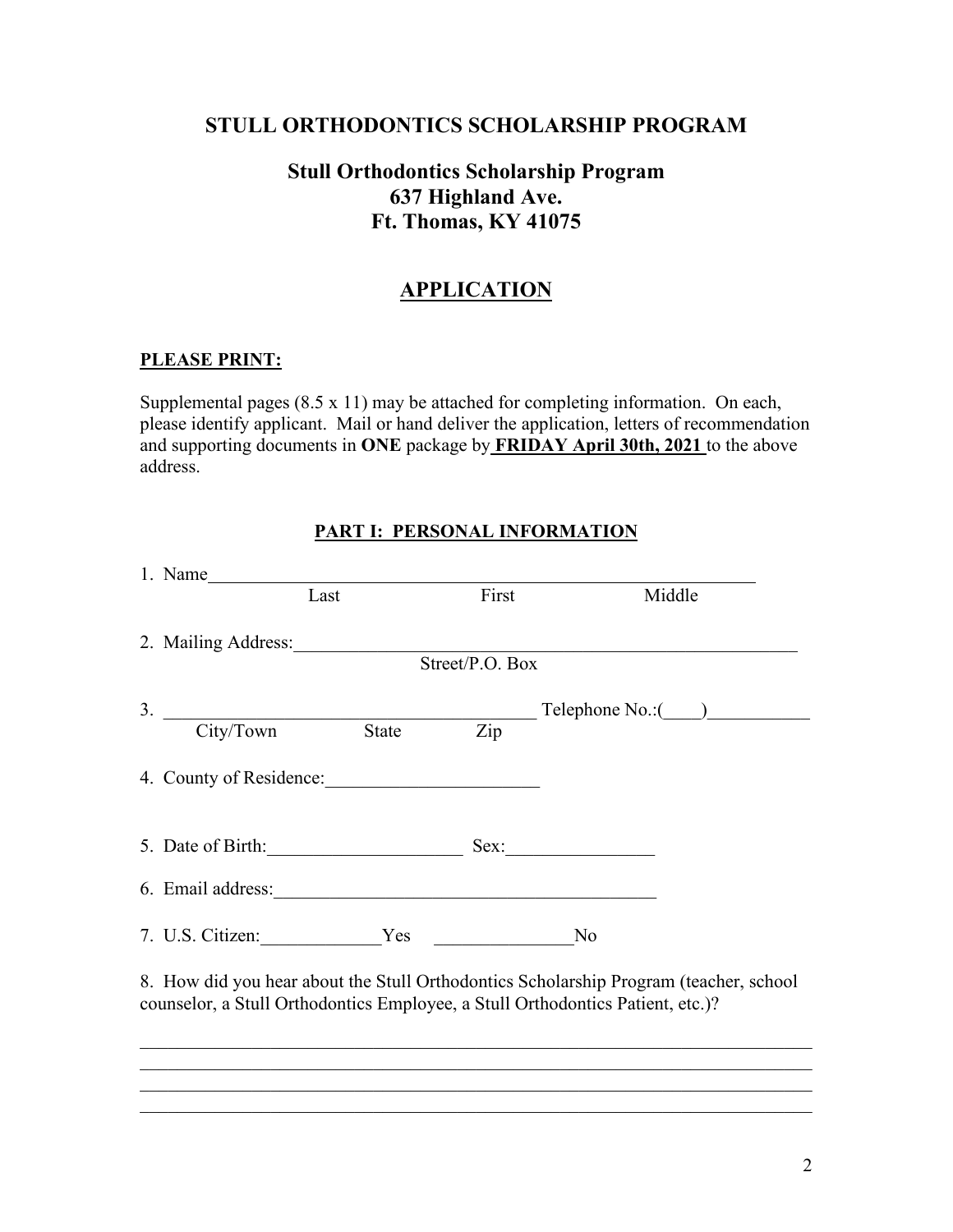#### 8. College Information:

| Colleges/Universities to which you have applied or will apply | Have you been accepted?<br>Yes/No/Not Heard |
|---------------------------------------------------------------|---------------------------------------------|
|                                                               |                                             |
|                                                               |                                             |
|                                                               |                                             |
|                                                               |                                             |
|                                                               |                                             |

 $\mathcal{L}_\text{G}$  , and the contribution of the contribution of the contribution of the contribution of the contribution of the contribution of the contribution of the contribution of the contribution of the contribution of t

College you hope to attend as a full time student:

Address:

| Desired College Major: |  |
|------------------------|--|
|                        |  |

9. Educational Information:

Please include a copy of your transcript through January and a copy of your SAT I and/or ACT test scores.

| High School: |
|--------------|
|--------------|

Address:\_\_\_\_\_\_\_\_\_\_\_\_\_\_\_\_\_\_\_\_\_\_\_\_\_\_\_\_\_\_\_\_\_\_\_\_\_\_\_\_\_\_\_\_\_\_\_\_\_\_\_\_\_\_\_\_\_\_\_\_\_\_\_\_

Date of Graduation: Number of Students in Class:

| Class Rank: | Cumulative GPA: |
|-------------|-----------------|
|             |                 |

| <b>SA</b><br>. פטוי<br>. . |  |  |
|----------------------------|--|--|
|----------------------------|--|--|

ACT Score:\_\_\_\_\_\_\_\_\_\_\_\_\_\_\_\_\_\_\_\_\_\_

High School: Academic Honors/Awards/Accelerated Courses

APPLICANT: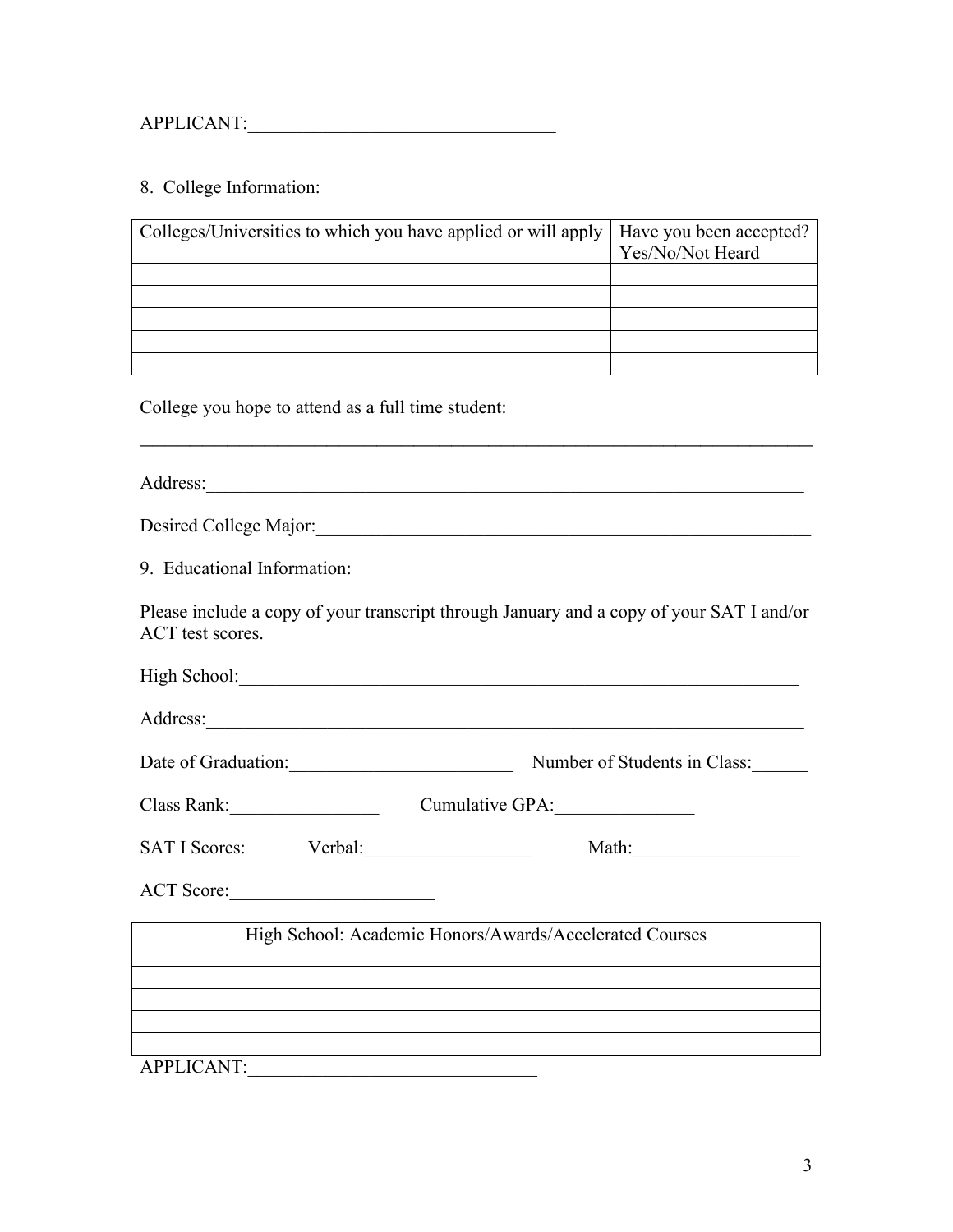9. Other Activities During High School Years:

A. Extracurricular Activities: (Organizations, clubs, sports, publications, art, music, drama, public speaking, contests, etc. Indicate honors, awards, letters won):

| Description of | <b>Activity Associated</b> | Honor, Award, | Length of     |
|----------------|----------------------------|---------------|---------------|
| Activity       | With                       | Letter Won    | Participation |
|                |                            |               |               |
|                |                            |               |               |
|                |                            |               |               |
|                |                            |               |               |
|                |                            |               |               |
|                |                            |               |               |
|                |                            |               |               |

B. Volunteer Activities: (School, Church, Community, etc.)

| Description of Activity | <b>Activity Associated With</b> | Length of Participation |  |
|-------------------------|---------------------------------|-------------------------|--|
|                         |                                 |                         |  |
|                         |                                 |                         |  |
|                         |                                 |                         |  |
|                         |                                 |                         |  |
|                         |                                 |                         |  |
|                         |                                 |                         |  |

#### C. Employment Experiences:

| Name of Employer | Position | Dates of Employment |
|------------------|----------|---------------------|
|                  |          |                     |
|                  |          |                     |
|                  |          |                     |

11. Typed on a separate sheet of paper, tell us:

**What impact you believe your college education will have on you and how the experiences of these years will shape your future.**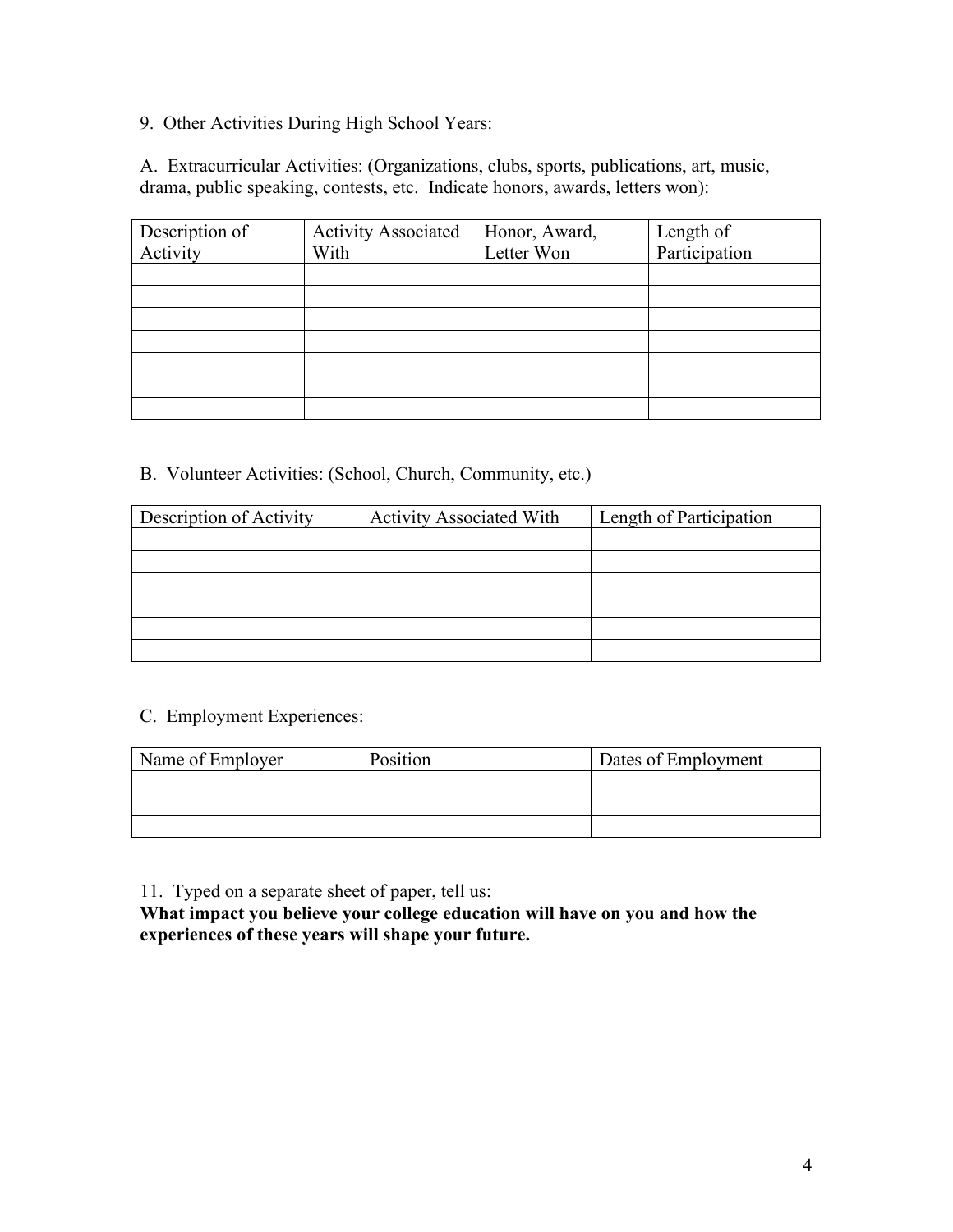#### **LETTER OF RECOMMENDATION**

### **TO APPLICANT:**

Please complete the top section of this form and deliver the form to your selected reference. Reference will return the completed letter to you in a sealed envelope. Two Letters of Recommendation must be included in your submitted application package.

APPLICANT'S NAME:

| <b>NAME OF REFERENCE:</b>         |
|-----------------------------------|
| <b>RELATIONSHIP TO APPLICANT:</b> |
| <b>ADDRESS OF REFERENCE:</b>      |
|                                   |

 $\mathcal{L}_\mathcal{L}$ 

# **TO REFERENCE:**

The applicant named above has applied for a scholarship from Dr. Jeri Stull's office. Your opinion will be given considerable weight; consequently, your attention to completion of this form is very important. If you are willing to provide a reference for this applicant, please complete and return the form to the applicant in a **SEALED** envelope, identifying the name of the applicant on the outside of the envelope. The applicant will include your reference with his/her application. The application with all references MUST BE SUBMITTED to the Scholarship Fund by **FRIDAY April 30th, 2021**.

### **OVERALL, I (Please check one):**

- **Q** RECOMMEND THE APPLICANT WITH SOME RESERVATION
- RECOMMEND THE APPLICANT WITH SERIOUS RESERVATION
- **Q RECOMMEND THE APPLICANT WITHOUT RESERVATION**
- DO NOT RECOMMEND THE APPLICANT

 $\begin{minipage}{0.9\linewidth} \texttt{SIGNATURE\_} \end{minipage}$ 

PRINT NAME\_\_\_\_\_\_\_\_\_\_\_\_\_\_\_\_\_\_\_\_\_\_\_\_\_\_\_\_\_\_\_\_\_\_\_\_\_\_\_\_\_\_\_\_\_\_\_\_\_\_\_\_\_\_\_\_\_\_

POSITION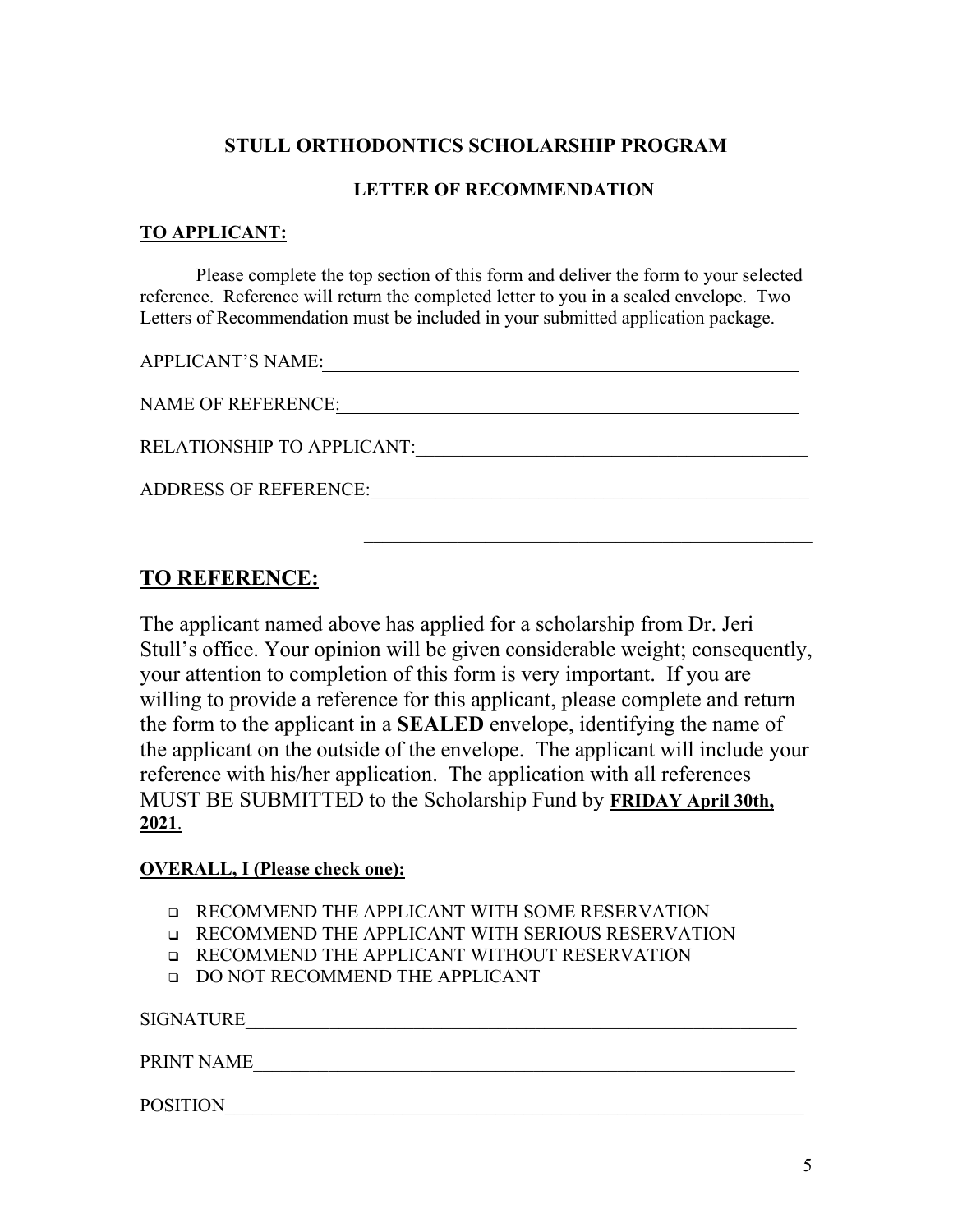## **Applicant's Name:**

Please rate the applicant on the following qualities. Rate only the qualities of which you have direct knowledge.

| Quality        | Not<br>Observed | Less Than<br>Satisfactory | Satisfactory | Excellent | Outstanding |
|----------------|-----------------|---------------------------|--------------|-----------|-------------|
| Scholastic     |                 |                           |              |           |             |
|                |                 |                           |              |           |             |
| Ability        |                 |                           |              |           |             |
| Citizenship    |                 |                           |              |           |             |
| Motivation     |                 |                           |              |           |             |
| Organizational |                 |                           |              |           |             |
| Skills/Work    |                 |                           |              |           |             |
| Habits         |                 |                           |              |           |             |
| Communication  |                 |                           |              |           |             |
| <b>Skills</b>  |                 |                           |              |           |             |
| Leadership     |                 |                           |              |           |             |
| Potential      |                 |                           |              |           |             |
| Relationship   |                 |                           |              |           |             |
| With Peers     |                 |                           |              |           |             |
| Other          |                 |                           |              |           |             |
| (Identify)     |                 |                           |              |           |             |

Please describe the length of time and context in which you have known the applicant. What qualities in the applicant led you to recommend him/her for this scholarship?

<u> 1999 - Johann John Stone, markin film ar yn y brenin y brenin y brenin y brenin y brenin y brenin y brenin y</u>

<u> 1999 - Johann John Stone, mars and deutscher Stone (1990)</u>

<u> 1989 - Johann Stoff, amerikansk politiker (d. 1989)</u>

<u> 1989 - Johann Stoff, amerikansk politiker (d. 1989)</u>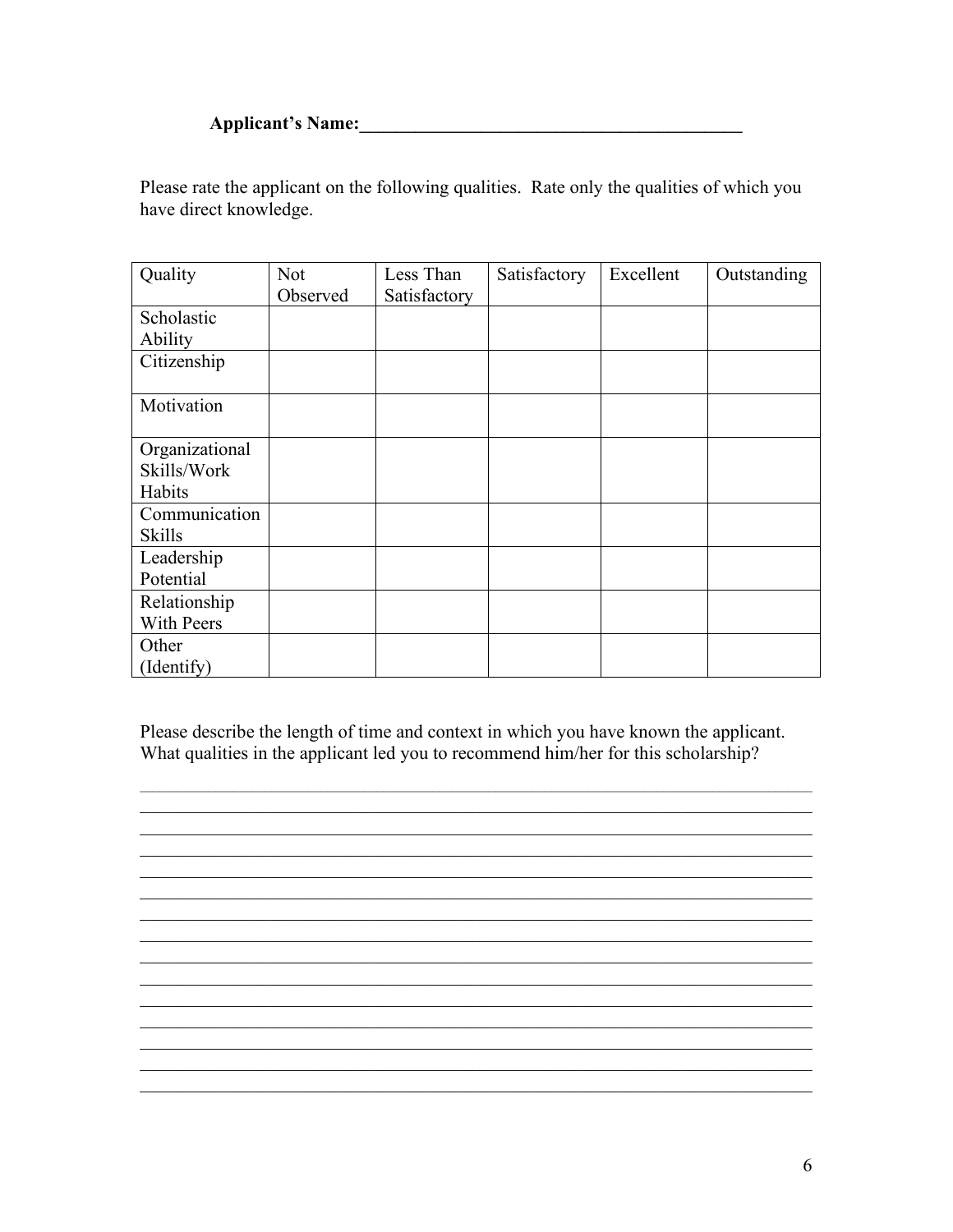### **LETTER OF RECOMMENDATION**

### **TO APPLICANT:**

Please complete the top section of this form and deliver the form to your selected reference. Reference will return the completed letter to you in a sealed envelope. Two Letters of Recommendation must be included in your submitted application package.

APPLICANT'S NAME:

NAME OF REFERENCE:

RELATIONSHIP TO APPLICANT:

ADDRESS OF REFERENCE:  $\blacksquare$ 

# **TO REFERENCE:**

The applicant named above has applied for a scholarship from Dr. Jeri Stull's office. Your opinion will be given considerable weight; consequently, your attention to completion of this form is very important. If you are willing to provide a reference for this applicant, please complete and return the form to the applicant in a **SEALED** envelope, identifying the name of the applicant on the outside of the envelope. The applicant will include your reference with his/her application. The application with all references MUST BE SUBMITTED to the Scholarship Fund by **FRIDAY April 30th, 2021**.

#### **OVERALL, I (Please check one):**

- RECOMMEND THE APPLICANT WITH SOME RESERVATION
- RECOMMEND THE APPLICANT WITH SERIOUS RESERVATION
- **Q** RECOMMEND THE APPLICANT WITHOUT RESERVATION
- DO NOT RECOMMEND THE APPLICANT

SIGNATURE PRINT NAME\_\_\_\_\_\_\_\_\_\_\_\_\_\_\_\_\_\_\_\_\_\_\_\_\_\_\_\_\_\_\_\_\_\_\_\_\_\_\_\_\_\_\_\_\_\_\_\_\_\_\_\_\_\_\_\_\_\_

POSITION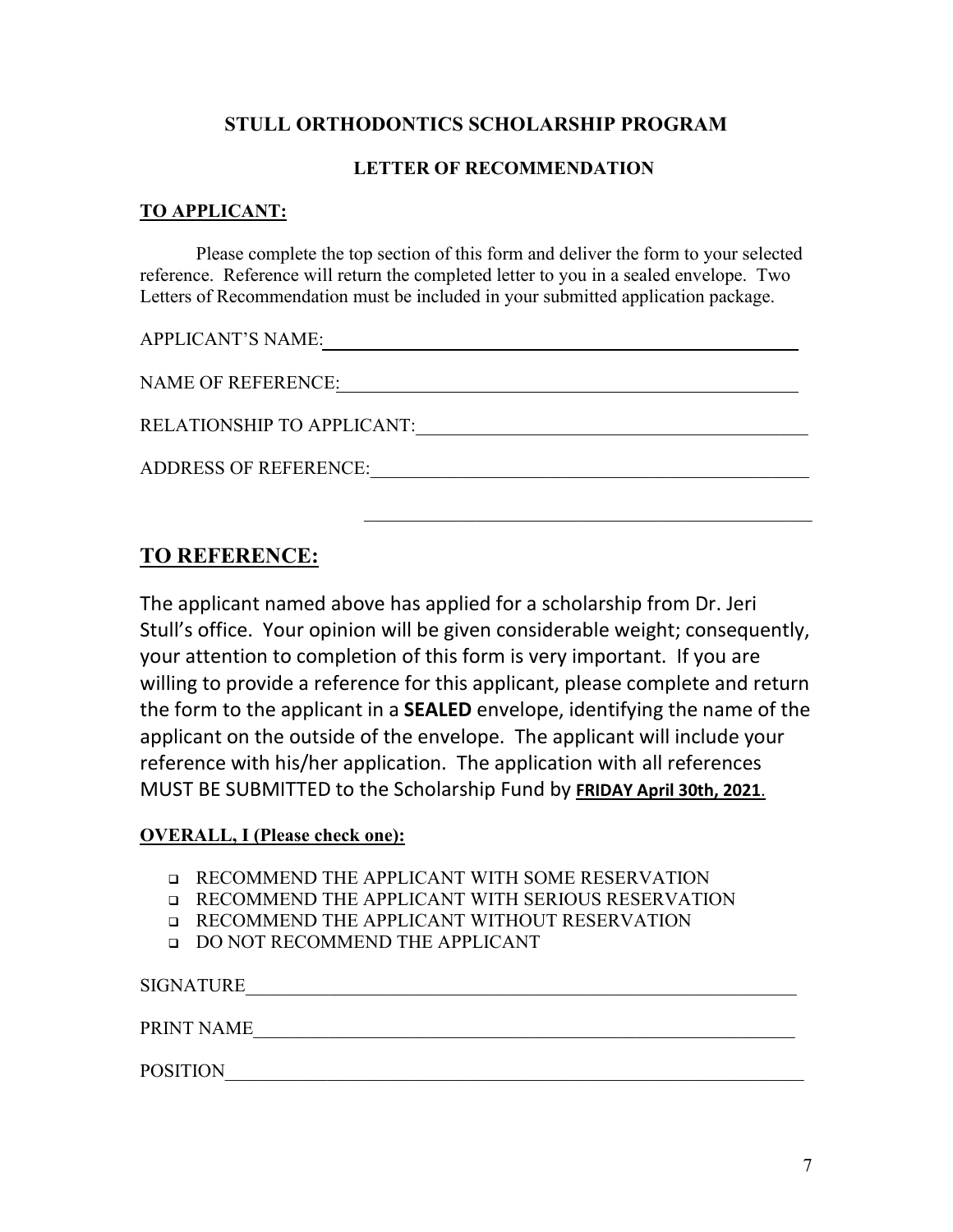## **Applicant's Name:**

Please rate the applicant on the following qualities. Rate only the qualities of which you have direct knowledge.

| Quality        | <b>Not</b><br>Observed | Less Than<br>Satisfactory | Satisfactory | Excellent | Outstanding |
|----------------|------------------------|---------------------------|--------------|-----------|-------------|
| Scholastic     |                        |                           |              |           |             |
|                |                        |                           |              |           |             |
| Ability        |                        |                           |              |           |             |
| Citizenship    |                        |                           |              |           |             |
| Motivation     |                        |                           |              |           |             |
| Organizational |                        |                           |              |           |             |
| Skills/Work    |                        |                           |              |           |             |
| Habits         |                        |                           |              |           |             |
| Communication  |                        |                           |              |           |             |
| <b>Skills</b>  |                        |                           |              |           |             |
| Leadership     |                        |                           |              |           |             |
| Potential      |                        |                           |              |           |             |
| Relationship   |                        |                           |              |           |             |
| With Peers     |                        |                           |              |           |             |
| Other          |                        |                           |              |           |             |
| (Identify)     |                        |                           |              |           |             |

Please describe the length of time and context in which you have known the applicant. What qualities in the applicant led you to recommend him/her for this scholarship?

<u> 1999 - Johann John Stone, mars and deutscher Stone (1990)</u>

<u> 1989 - Johann Stoff, amerikansk politiker (d. 1989)</u>

<u> 1989 - Johann Stoff, amerikansk politiker (d. 1989)</u>